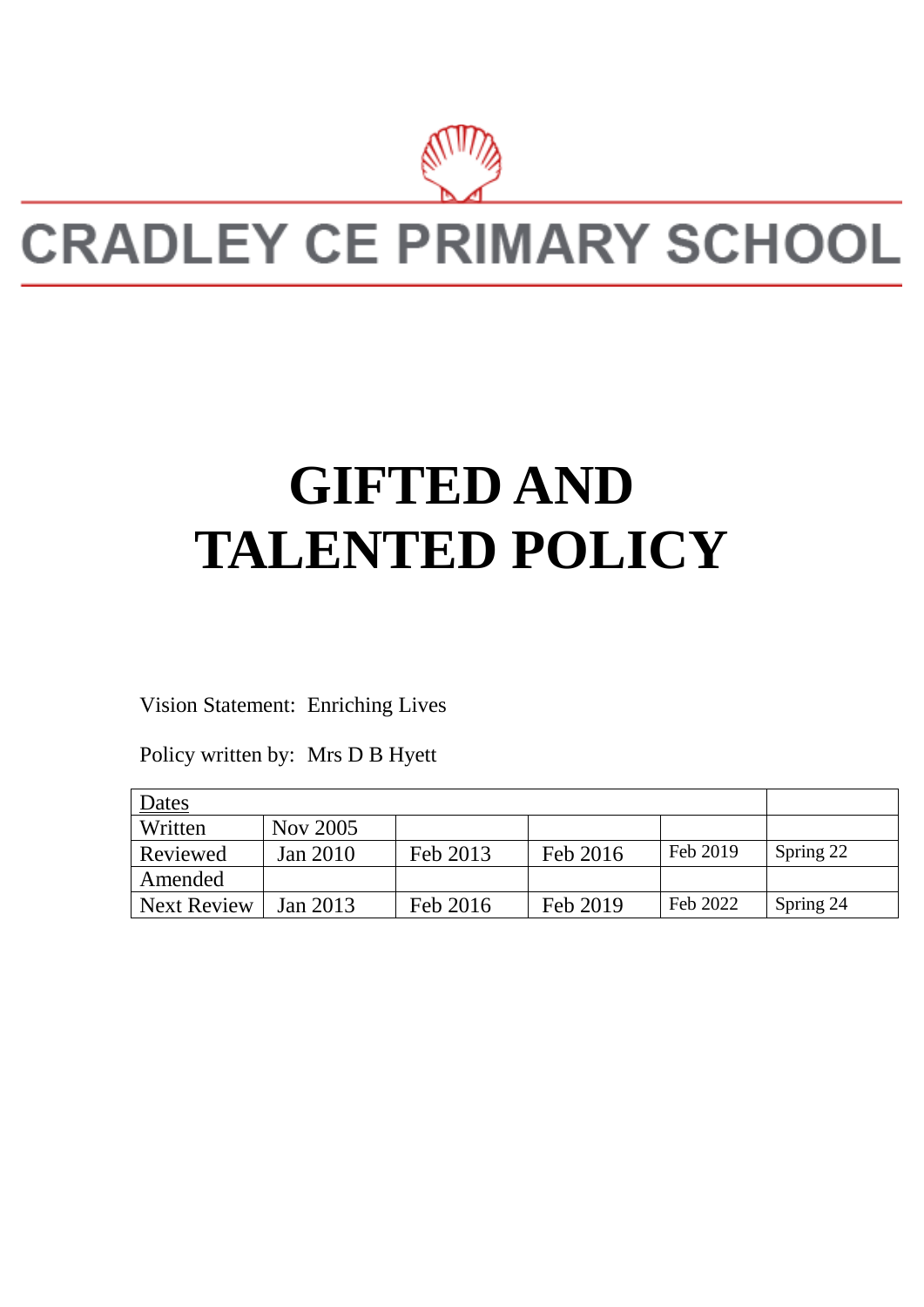## **CRADLEY C of E VA PRIMARY SCHOOL**

#### **GIFTED AND TALENTED POLICY**

#### **1, Introduction**

1.1, We believe in providing the best possible provision for pupils of all abilities. We plan our teaching and learning so that each child can aspire to the highest level of personal achievement, "Enriching lives". The purpose of this policy is to help ensure that we recognise and support the needs of those children in our school who have been identified as 'gifted' and/or 'talented' according to national guidelines.

- 1.2, In the national guidelines the terms are distinguished as follows:
- 'gifted' refers to a child who has a broad range of achievement at a level well above average, typically in the more academic subjects;
- 'talented' refers to a child who excels in one or more specific fields, typically those that call for performance skills, such as sport or music, but who does not necessarily perform at a high level across all areas of learning.
- 1.3, Approximately 10 per cent of children nationally will be considered as gifted and/or talented. Provision will be made for these children within the normal class teaching, but sometimes we will provide enrichment or extension activities to promote their skills and talents still further.
- 1.4, While we recognise and cater for these particular categories of children in our school, at the same time we respect the right of *all* children, irrespective of differences in ability, to access various areas of learning, both for their selffulfilment, and for their eventual development into active and responsible adults. In our Statement of Aims we declare accordingly that we value the individuality of all our children.

# **2, Aims**

2.1, The School's Aims are

- to create a stable, well disciplined environment where the children are encouraged to live in harmony with, and to develop respect for others and their surroundings
- to provide for all abilities and make every effort to extend each child to his or her fullest potential
- to help children to become independent learners
- to encourage children to produce work of real quality and to allow them to take a pride in their efforts and achievements
- to encourage all children to acquire independence in all their activities so that they play an increasing part in self-discipline and self-organisation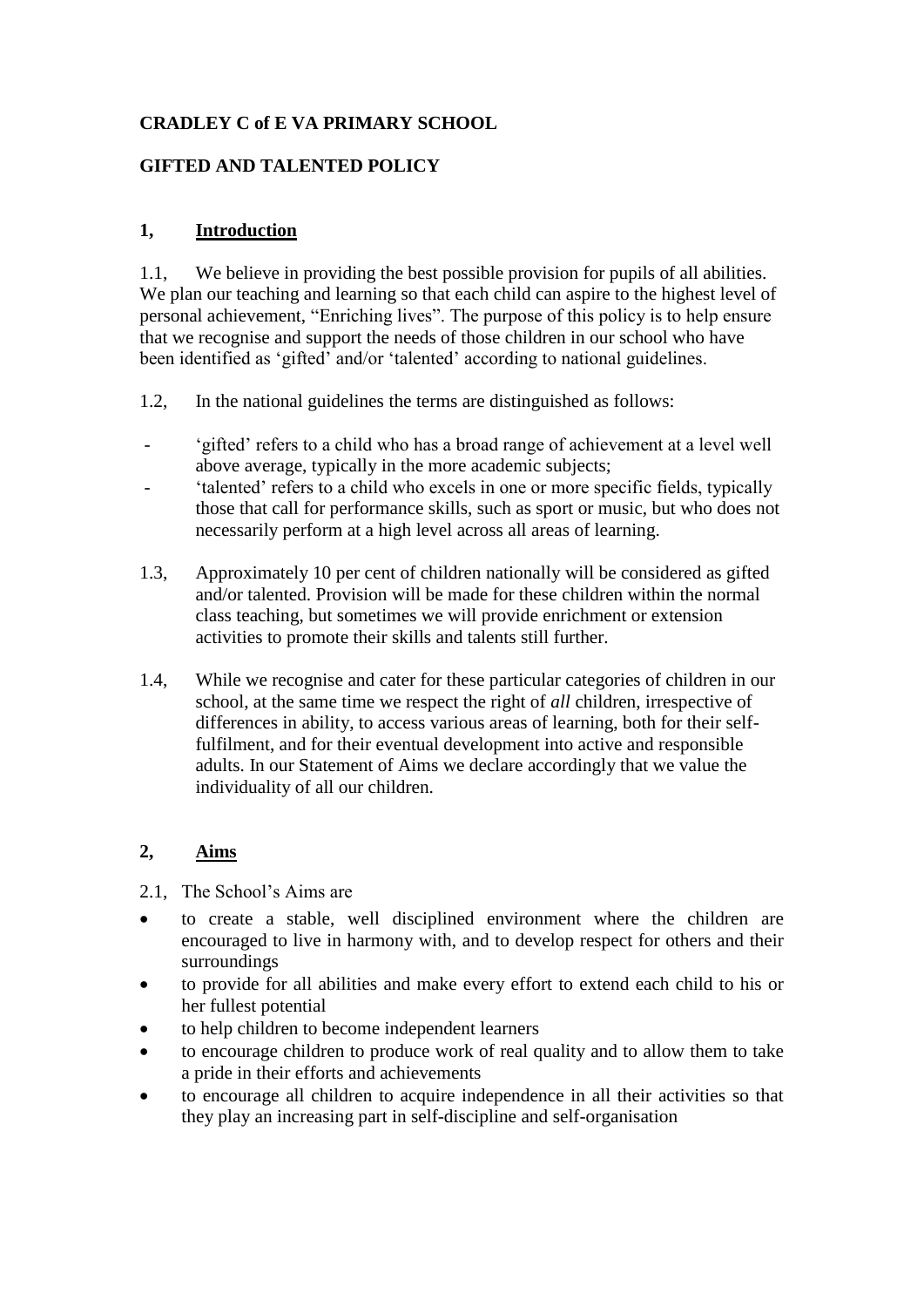## **3, Identification of gifted and talented children**

- 3.1, We use a range of strategies to identify gifted and talented children. The identification process is ongoing, and begins when the child joins our school. Each child's pre-school record gives details of achievements and interests in particular areas. Parents and carers are asked to identify areas of particular achievements of their children to enable us to add further details to these records.
- 3.2, During the reception year a Learning Journey is kept using the Tapestry app, recording achievement term by term. This gives information about their developing skills and aptitudes across several areas of learning. This is shared with the parent, who may also add to the journey from home, and we use this information when planning for individual needs.
- 3.3, As the children progress through the school, we test them regularly to ensure that they are making the sort of progress that we are expecting of them in their personal targets.
- 3.4, The children undertake national tests in Year 2 and Year 6, plus optional tests for KS2 and year 1. Teachers also make regular assessments of each child's progress in all subjects of the National Curriculum. Data is used to identify where children are with regard to national tests and expectations. Detailed analysis of termly tests, as well as teacher assessment, are carried out termly by the Assessment co-ordinator and /or Headteacher, which gives quantitive data with regard to levels and progress. We also meet with schools within the cluster to discuss matters of progress
- 3.5, Teachers discuss the children's progress with parents at the autumn term target setting consultation evenings, the parents' evenings in the spring and by a report/discussion of progress in the summer term.

# **4, Aptitudes in English and Mathematics**

- 4.1, Gifted children in English are identified when they:
- demonstrate relatively high levels of fluency and originality in their conversation;
- use research skills more effectively to synthesise information;
- enjoy reading, and respond to a range of texts at a more advanced level;
- use a wider vocabulary, and enjoy working with words;
- see issues from a broader range of perspectives;
- use more-advanced skills when engaged in discussion.
- 4.2, Gifted children in mathematics are identified when they:
- explore a broader range of strategies for solving a problem;
- are more curious when working with numbers and investigating problems;
- see solutions more quickly, without needing to try all the options;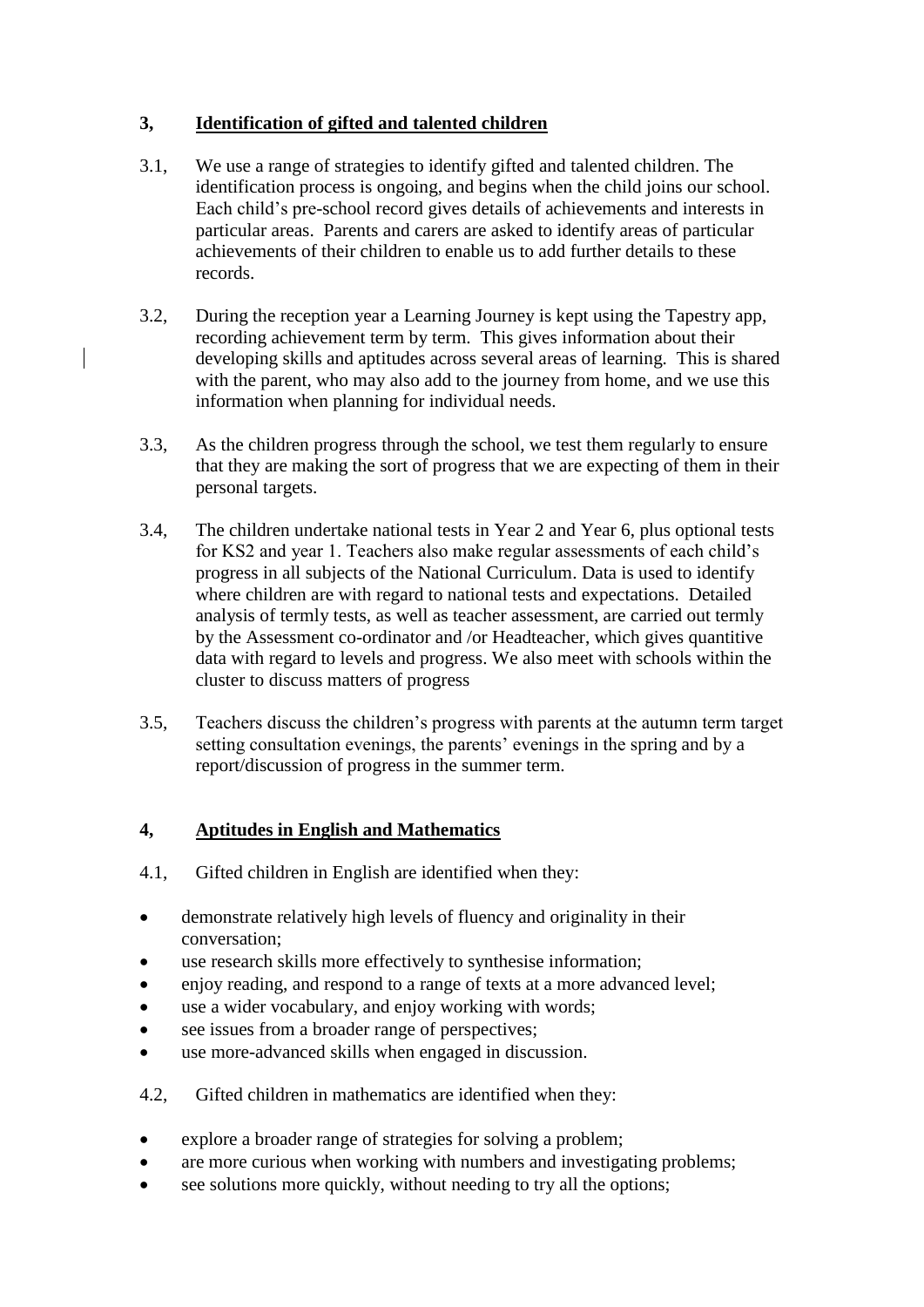- look beyond the question in order to hypothesise and explain;
- work more flexibly, and establish their own strategies;
- enjoy manipulating numbers.

#### 5, Teaching and learning style

- 5.1, Our teachers plan carefully to meet the learning needs of all our children. We give all children the opportunity to show what they know, understand and can do, and we achieve this in a variety of ways when planning for children's learning, such as by providing:
- a common activity that allows the children to respond at their own level;
- an enrichment activity that broadens a child's learning in a particular skill or knowledge area;
- an individual activity within a common theme that reflects a greater depth of understanding and higher level of attainment;
- the opportunity for children to progress through their work at their own rate of learning.
- 5.2, Children are familiarised with a variety of organisational strategies as they move through the school. These strategies can be used by all children, but give due scope to higher achievers.
- 5.3, We set targets for English and mathematics, and teach the children in one of three or four ability groups. Most of the groups contain children from each of these age groups. Teachers regularly review the progress of children, and children move between the groups as appropriate. This enables teachers to plan work that reflects the ability band of each group.
- 5.4, We offer a range of extra-curricular activities for our children. These activities offer higher achievers the opportunity to further extend their learning in a range of activities. Opportunities include a range of sporting and musical clubs, and after-school clubs.
- 5.5, Learning is also enriched through regular homework activities linked to the work being undertaken in classes. This offers teachers a further opportunity to set work at the level of individual children.
- 5.6, The children will also have the opportunity to experience a range of educational visits that further enrich and develop learning. Special events are regularly held for the children who are gifted and talented. Targeted groups of children attend these workshop sessions.

#### **6, Management strategies**

6.1, There is a nominated teacher who co-ordinates the provision and practice within the school for gifted and talented children. The co-ordinator's role includes: